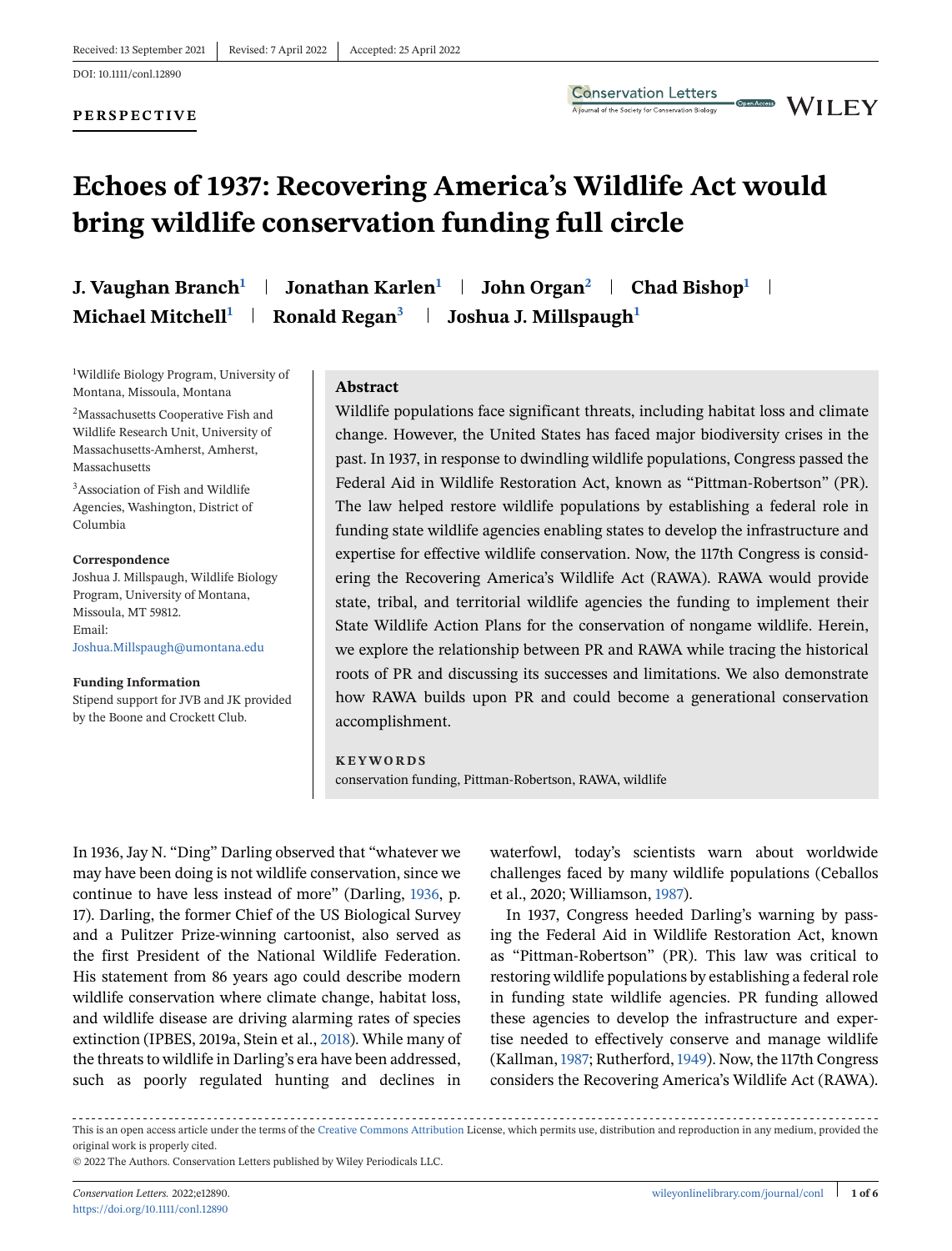This law would again revolutionize funding for state wildlife agencies to address modern conservation challenges. RAWA would provide states, tribes, and territories funding to implement their State Wildlife Action Plans, conservation roadmaps required by Congress for over 20 years. It is no secret that RAWA and PR are linked. RAWA proposes to amend PR in its first sentence. What is less obvious is how similar the circumstances leading to PR's passage were to the present and that RAWA could prove to be a generational conservation accomplishment.

## **1 1930'S CONSERVATION CRISIS**

In February 1936 at the first North American Wildlife Conference, Darling called for a program to "rescue the wildlife population of this North American continent from extinction" (Darling, [1936,](#page-4-0) p. 16). The conference resulted from a call to action by President Franklin D. Roosevelt. Two years earlier, in 1934, the President's Committee on Wild-Life Restoration comprised Darling, Thomas Beck, and Aldo Leopold presented President Roosevelt with "A National Plan on Wild-Life Restoration." The report chronicled "incontrovertible evidence of a critical and continuing decline in our wild-life resources" and offered solutions based primarily upon increasing federal holdings of "submarginal lands" (Beck et al., [1934,](#page-4-0) pp. vi–vii).

Although reliable estimates of wildlife declines from this era are not available, considerable evidence chronicles concerns about wildlife populations (Trefethen, 1975; Organ & McCabe, [2018\)](#page-5-0). Leopold's 1930 report to the American Game Conference noted a loss of "[game]stock, range and even species" (Williamson, [1987,](#page-5-0) p. 2). Additionally, westward expansion of agricultural lands and loss of wetland habitat coincided with severe drought to compromise US waterfowl populations (Trefethen, 1975). The President's Committee was troubled by these declines in waterfowl and also recommended restoration of upland game birds, songbirds, and game animals (Beck et al., [1934\)](#page-4-0). Other scholars noted that "drought, panic and poverty" of 1930's Dust Bowl "whipped wildlife habitat destruction and poaching to a peak" (Williamson, [1987,](#page-5-0) p. 2).

## **2 1930'S RESPONSE TO THE CONSERVATION CRISIS**

The President's Committee's report successfully brought wildlife issues to lawmakers' attention, prompting Congress to quickly "revitalize and expand" the existing federal waterfowl refuge program (Cart, [1972,](#page-4-0) p. 116). Additionally, the group's recommendation of using an existing federal tax on "arms and ammunition" for conservation funding would soon become a cornerstone of Pittman-Robertson (Beck et al., [1934,](#page-4-0) p. 2). This idea, however, did not originate with the committee; Leopold had suggested using taxes from sportsmen to fund game management in 1930 (Organ, [2018\)](#page-4-0).

In 1936, the organization that would become the Association of Fish and Wildlife Agencies also recommended using the arms and ammunition tax to support wildlife restoration (Organ, [2018;](#page-4-0) Rutherford, [1949\)](#page-5-0). Darling and his colleagues revived this idea at the Second North American Wildlife Conference in 1937. In his address, Darling described how the "nuisance tax," collected from sportsmen and deposited into the general treasury, "never comes out for wildlife or conservation" (Darling, [1937,](#page-4-0) p. 245). He suggested introducing a bill "earmarking that money for conservation purposes" noting the opportunity for "coordination and cooperation between federal and state governments" (Darling, [1937,](#page-4-0) p. 245).

On June 17, 1937, Senator Key Pittman (D-NV) introduced S.2670 before the US Senate followed a few days later by a companion bill in the House of Representatives submitted by Representative Absalom Willis Robertson (R-VA). Three months later, Congress passed Pittman-Robertson without opposition. The bill was signed into law by President Roosevelt on September 2, 1937 (Rutherford, [1949\)](#page-5-0). PR directed revenue from a federal excise tax on firearms and ammunition through the US Biological Survey to state wildlife agencies, establishing federal and state conservation collaboration. State funding was based upon land area and the number of hunting license holders, and states were required to cover 25% of the cost of federally approved PR projects (PR Act 16 USC 669-669i; 50 Stat. 917). PR also required states to dedicate revenue from hunting license sales to their wildlife agencies, providing a significant additional funding source. PR funds were for "wildlife restoration by the acquisition of lands and waters," habitat enhancement, and research (Rutherford, [1949,](#page-5-0) p. 11). Though PR's framework persists today, the law now includes federal tax revenue from handguns and archery equipment and allows state spending for other purposes such as hunter education. Notably, in 1955, PR was amended to permanently authorize transfer of tax receipts, avoiding Congressional appropriation and ensuring dedicated funding for states (Organ, [2018\)](#page-4-0).

## **3 PR SUCCESSES AND LIMITATIONS**

If PR was successful in funding wildlife conservation, why is RAWA needed? PR has contributed over \$19 billion in direct conservation revenue to state and territorial wildlife agencies and is widely regarded as one of the most significant pieces of legislation in US conservation history (Crafton, [2019;](#page-4-0) Organ, [2018\)](#page-4-0). Decades before the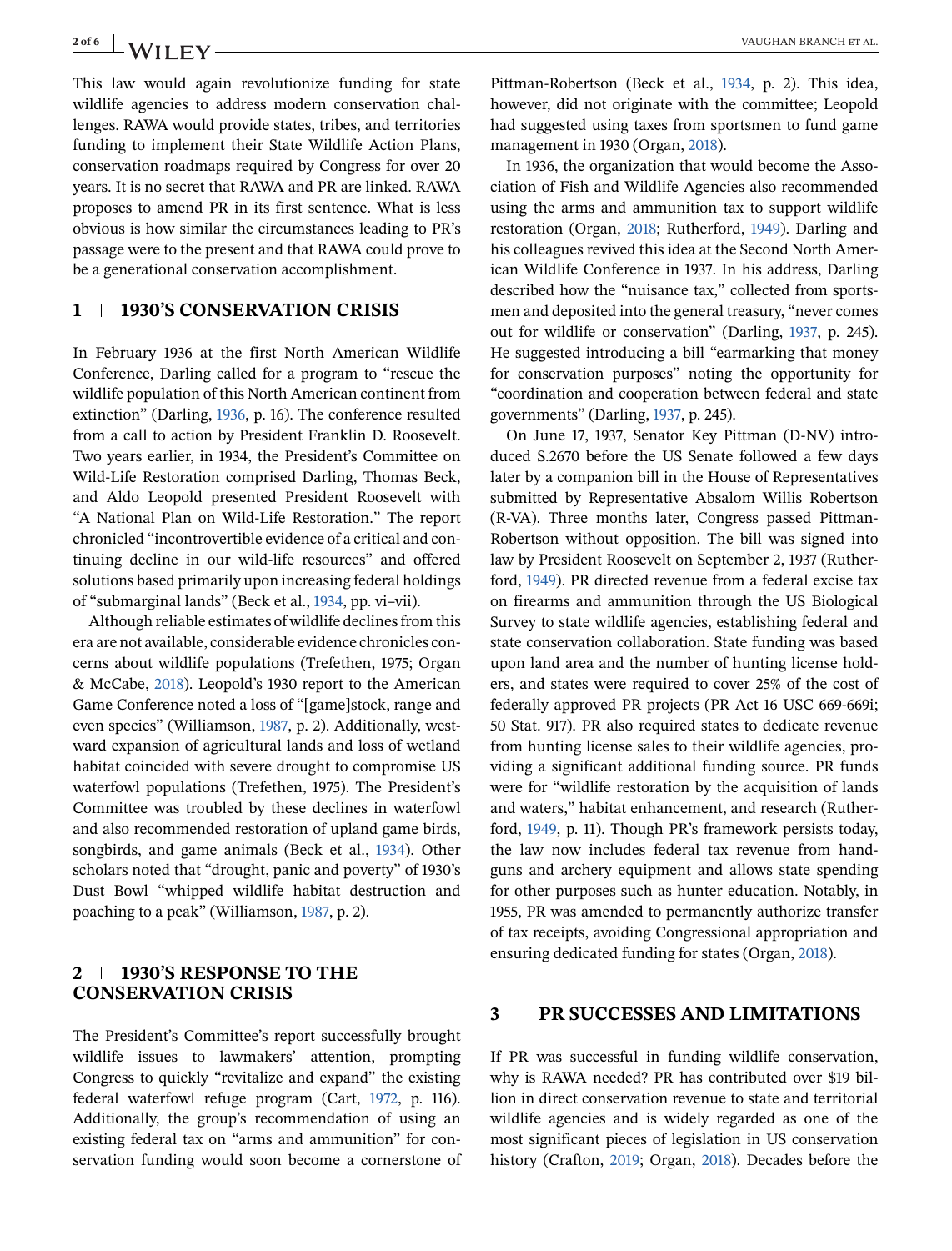passage of the Endangered Species Act of 1973, populations of many now-common species such as white-tailed deer (*Odocoileus virginianus*), elk (*Cervus canadensis*), and wild turkeys (*Maleagris gallopavo*) had declined dramatically, and the outlook for their persistence was bleak. Much of the credit for the recovery of these species is given to PR's reliable funding of state wildlife agencies (Trefethen, [1975\)](#page-5-0). For instance, in the early 1900s, white-tailed deer declined to less than 500,000 animals in the continental United States (Adams & Hamilton, [2011\)](#page-4-0). Through regulations and habitat restoration by state wildlife agencies, whitetailed deer have rebounded to over 30 million (Adams & Hamilton, [2011\)](#page-4-0).

Additionally, within 10 years of PR's enactment, states acquired nearly 900,000 acres of land for conservation, and they now manage more than 40 million acres with PR support (Rutherford, [1949;](#page-5-0) The Wildlife Society, [2017\)](#page-5-0). Most importantly, PR funding enabled state wildlife agencies to transition their programs to science-based wildlife and habitat management (Organ & McCabe, [2018;](#page-5-0) Regan & Williams, [2018\)](#page-5-0). Though the "arms and ammo" tax revenue is a funding cornerstone, PR's impact on agency budgets from state hunting license sales is equally important. These agencies generally rely more heavily on license receipts than direct PR funding (Organ, [2018\)](#page-4-0). The critical role of hunting license revenue in state wildlife budgets is no accident. A provision of PR prohibits states from diverting state hunting license revenue away from their state wildlife agencies.

This "antidiversion" provision was added by House sponsor Robertson. The congressman first read the draft PR legislation during lunch with Carl Shoemaker, the original author of the bill. Robertson, a former state wildlife commissioner, read Shoemaker's bill and penciled-in the phrase ensuring that state hunting license receipts would be used only to fund state wildlife departments rather than being diverted to nonwildlife purposes (Williamson, [1987\)](#page-5-0). This provision, when combined with the underlying excise tax on guns and ammunition, cemented hunters and shooting enthusiasts as the primary funding source for state wildlife conservation. In the absence of PR (and the companion Dingell-Johnson Sport Fish Restoration Act of [1950\)](#page-4-0), it is unlikely that state wildlife agencies would possess their modern conservation capacity and expertise. However, this user-pay, user-benefit funding model has led to criticisms that state wildlife agencies often are too beholden to hunters and anglers and disproportionately allocate resources to game species (Decker et al., [2016;](#page-4-0) Feldpausch-Parker et al., [2017\)](#page-4-0).

Although states employ nongame species conservation programs, they do so on a significantly smaller scale than for game conservation (Decker et al., [2018\)](#page-4-0). However, state wildlife agencies now realize that to maintain relevance and political support and to meet their broad conservation mandates they must be inclusive of all wildlife stakeholders (Decker et al., [2016\)](#page-4-0). This discussion inevitably leads to a realization: wildlife conservation is far more complex and costly than envisioned eight decades ago. In retrospect, for conserving whole ecosystems, PR's funding was never enough.

#### **4 PRESENT CONSERVATION CRISIS**

The 2019 Global Assessment Report on Biodiversity and Ecosystem Services offers warnings similar to those of Darling from 1936: "The overwhelming evidence ... presents an ominous picture. The health of ecosystems on which we and all other species depend is deteriorating more rapidly than ever" (IPBES, 2019a, [2019b,](#page-4-0) p. 1). The Global Assessment Report is produced by the Intergovernmental Science-Policy Platform on Biodiversity and Ecosystem Services (IPBES), an independent intergovernmental body assembled by 94 governments and affiliated with the United Nations. Compiled by hundreds of experts from around the world, the report cautions that one million plant and animal species are at risk of extinction globally. The group predicts an accelerated rate of species extinction "which is already tens to hundreds of times higher than it has averaged over the past 10 million years" (IPBES, 2019a, p. 12). IPBES also highlights extensive habitat loss and declines in both genetic diversity and species abundance along with the effects of climate change (Ceballos et al., [2020;](#page-4-0) IPBES, 2019a).

Similarly, scientists estimate that 3 billion North American birds have been lost since 1970 (Rosenberg et al., [2019\)](#page-5-0). Researchers have also documented numerous extinctions in the United States and identified hundreds of species that are considered possibly extinct. As recently as September 2021, the US Fish and Wildlife Service proposed removing 23 species from protection under the Endangered Species Act due to apparent extinction (US Department of Interior, [2021\)](#page-5-0). Although proven methods exist to address this modern biodiversity crisis, "total [US] spending over the past 15 years has covered only about one-third of species' recovery needs" (Stein et al., [2018,](#page-5-0) p. 8). At the state level, most federally allocated funding is directed to the conservation of the relatively small suite of game species, while the much larger group of nongame animals go largely underserved (Brown, [2021;](#page-4-0) Decker et al., [2018\)](#page-4-0).

## **5 PRESENT RESPONSE TO THE CONSERVATION CRISIS**

Like their Congressional predecessors in 1937, Representatives Debbie Dingell (D-MI), Jeff Fortenberry (R-NE) and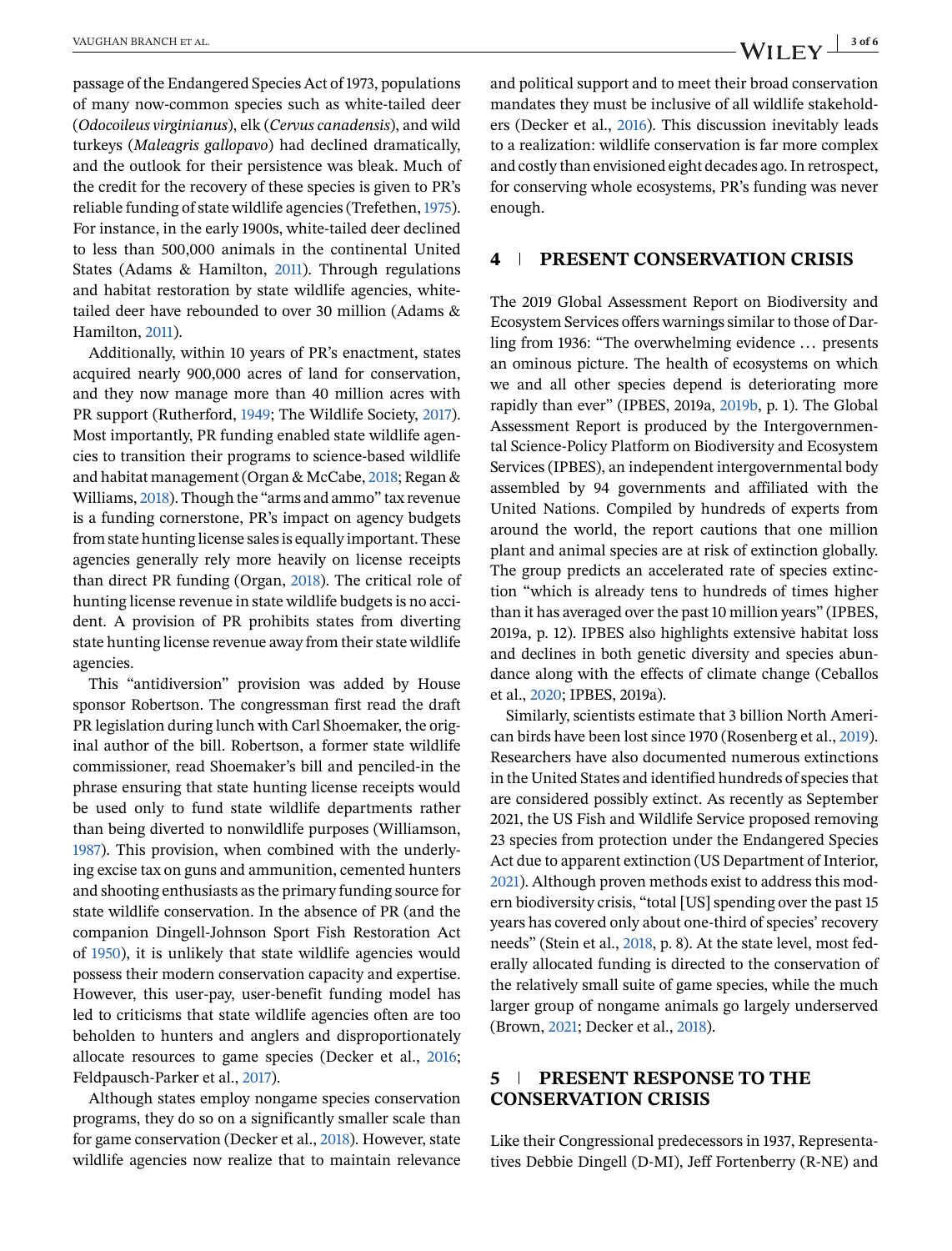a bipartisan group of House colleagues introduced RAWA before the US House of Representatives on April 22, 2021 [\(H.R.2773\)](#page-4-0). On July 15, 2021, Senators Martin Heinrich (D-NM) and Roy Blunt (R-MO) introduced a companion version of RAWA in the US Senate [\(S2372\)](#page-5-0). These filings mark the fourth iteration of RAWA before Congress. While previous versions of the bill enjoyed significant legislative backing in the US House of Representatives, strong, bipartisan support in the US Senate was not reached. However, the current bill has made significant progress in both houses of Congress. RAWA directs nearly \$1.4 billion per year to state wildlife agencies largely utilizing PR's existing allocation framework including the 25% state match requirement (H.R.2773, [S.2372\)](#page-5-0). The bill proposes to supplement traditional PR funding of state wildlife agencies, so excise funding from arms and ammunition and revenue from hunting licenses will remain. Notably, RAWA's primary purpose is to "recover and manage species of greatest conservation need" by enabling state and tribal wildlife agencies to implement their State Wildlife Action Plans (H.R.2773; [S.2372\)](#page-5-0).

The impetus for RAWA occurred in 2016 after a report by the Blue Ribbon Panel, a group of 26 leaders from industry, sportsmen's groups and conservation organizations, assembled by the Association of Fish and Wildlife Agencies. The panel concluded that Congress should allocate "up to \$1.3 billion annually" to state wildlife conservation, funded through existing federal tax revenue (Blue Ribbon Panel, [2016,](#page-4-0) p. 7). The panel arrived at this figure by estimating the shortfall between available state wildlife agency funding and the amount needed to implement the agencies' State Wildlife Action Plans for over 12,000 animals in need of conservation.

Bolstering the panel's recommendation, a 2018 report from the National Wildlife Federation, The Wildlife Society and the American Fisheries Society called RAWA's funding for state wildlife conservation a "once in a generation opportunity" for scaling-up the nation's conservation capacity (Stein et al., [2018,](#page-5-0) p. 25). The current version of RAWA derives funding from existing federal revenue from environmental fines and penalties, and directs an additional \$97.5 million annually to tribal wildlife agencies. Hundreds of business and conservation organizations along with over 1700 scientists have urged RAWA's passage (Bies, [2019\)](#page-4-0).

## **6 HOW RAWA BUILDS ON PR'S SUCCESSES**

RAWA would provide funding on the scale needed for ecosystem-level conservation throughout the United States. The annual influx of over \$1 billion would allow state wildlife agencies to implement their State Wildlife Action Plans (Blue Ribbon Panel, [2016\)](#page-4-0). By 2005, all US states and territories had developed State Wildlife Action Plans marking "the first time in conservation history, [that] the United States has coast-to-coast conservation planning coverage for fish and wildlife" (Decker et al., [2018,](#page-4-0) p. 153). The State and Tribal Wildlife Grants Program, an ambitious but chronically underfunded federal initiative now over 20 years old, seeks to prioritize resources to species of greatest conservation need to avoid "emergency room" listing under the Endangered Species Act (Stein et al., [2018,](#page-5-0) p. 9). Notably, this program was created to help state wildlife agencies "in developing and implementing programs of benefit to wildlife and their habitats, particularly species not hunted or fished" (Decker et al., [2018,](#page-4-0) p. 152; US Fish & Wildlife Service, [2020,](#page-5-0) p. 13)

In 2000, Congress established the State Wildlife Grants Program and a year later the Tribal Wildlife Grant Program. As noted, the primary purpose of both programs was to benefit nongame fish and wildlife, the animals who, by the nature of PR (and Dingell-Johnson) funding sources, have not received the same level of conservation effort as their game counterparts. In their over 20-year life spans, these programs have hinted at what is possible in interrupting the march from threatened to endangered to extinct for wildlife populations across the country—from restoring Trumpeter Swans (*Cygnus buccinator*) to Montana's Blackfoot Valley to protecting River Otters (*Lontra canadensis*) in Washington, DC (Decker et al., [2018;](#page-4-0) US Fish & Wildlife Service, [2020\)](#page-5-0). Unfortunately, since 2000, cumulative program funding has amounted to about \$1 billion dollars, spread over 50 states, numerous tribal agencies, and territories, which has allowed limited implementation of these comprehensive plans (US Fish & Wildlife Service, [2020\)](#page-5-0). However, given adequate funding, these agencies possess the expertise and infrastructure to manage the over 12,000 species of greatest conservation. RAWA would provide the level of funding necessary to meaningfully implement State Wildlife Action Plans, offering over 20 times the historical rate of funding on an annual basis (US Fish & Wildlife Service, [2020\)](#page-5-0). Additionally, since this revenue would be supplemental to but decoupled from traditional hunting-shooting-based PR funding sources, RAWA's passage would potentially encourage a broader base of stakeholders in state wildlife conservation. RAWA's focus on species of greatest conservation need creates new responsibilities for state wildlife agencies. Diverse groups, such as nonhunting outdoor enthusiasts, will likely be drawn to the decision-making table, ensuring broader species protection. This influx of funding for State Wildlife Action Plans is, above all, why RAWA can build upon and surpass the success of PR.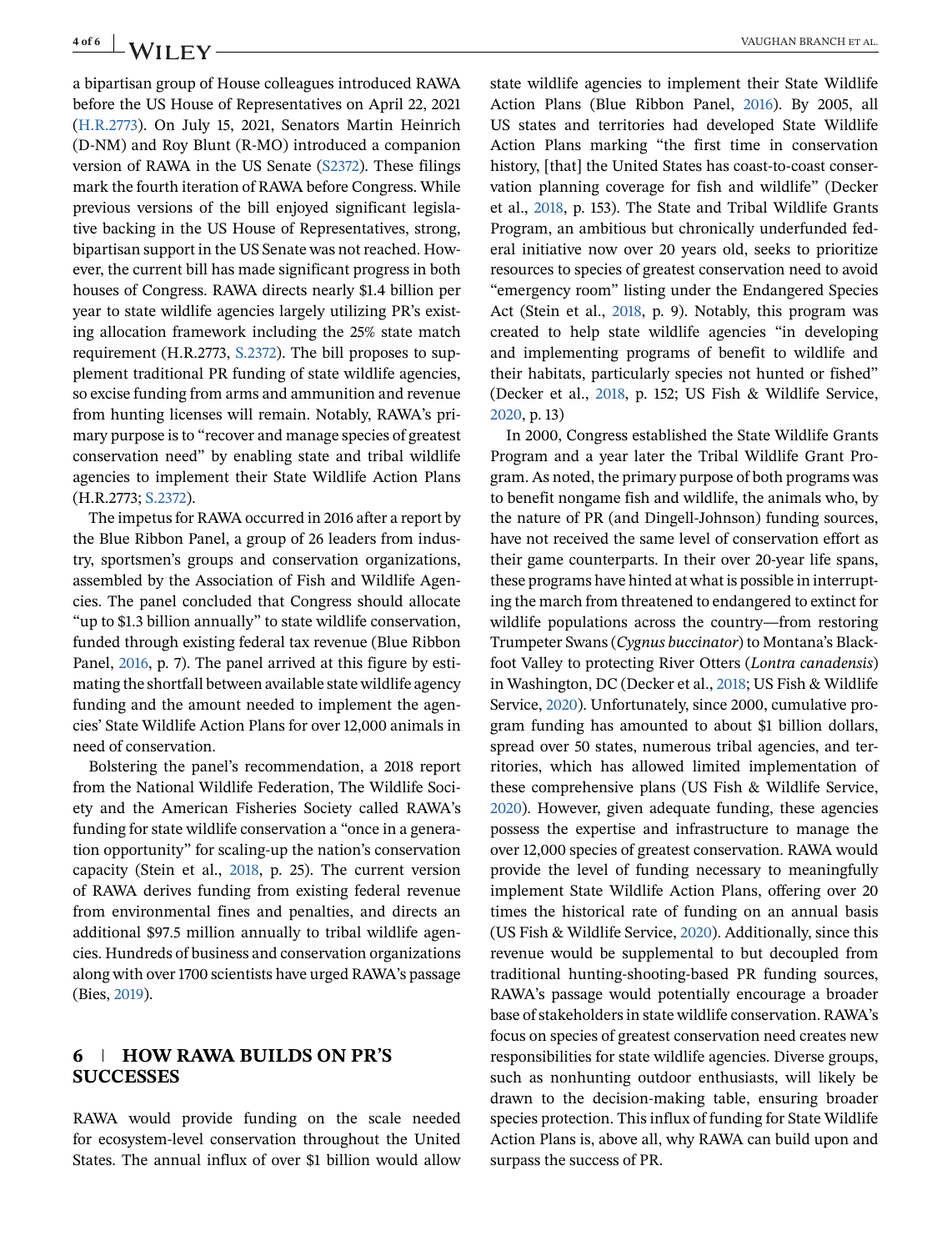<span id="page-4-0"></span>Describing RAWA's "ounce of prevention" approach to conservation, National Wildlife Federation President Collin O'Mara explained: "Simply put, it's more effective and less costly to recover at-risk wildlife before a species is on the brink of extinction" (O'Mara, 2019, p. 1). Similarly, Sara Parker Pauley, the Director of the Missouri Department of Conservation, recently summarized: "[Hunting and fishing revenues] haven't provided the necessary funding for everything that's at stake now ... Game species may be doing ok, but we are losing the battle on this nongame side, and losing the battle on habitat" (Brown, 2021). The fact that over 80 years of PR tax revenue has now reached approximately \$19 billion in total funding to state wildlife agencies demonstrates the significance of RAWA's allocation of an additional \$1.4 billion annually.

By almost any measure, the conservation paradigm heralded by PR has succeeded in developing a wildlife research and management infrastructure allowing states to address pressing conservation needs. Eighty years ago, faced with the potential to forever lose iconic wildlife species, lawmakers heeded the calls of scientists and passed PR. Today, with the benefit of decades of scientific advancement, it has again become clear that more conservation funding is needed (Blue Ribbon Panel, 2016). If Congress passes RAWA, it may indeed prove to be a "once in a generation" law that brings US conservation funding into the 21st century.

#### **ACKNOWLEDGMENT**

We thank the Boone and Crockett Club for their support of this research.

#### **REFERENCES**

- Adams, K. P., & Hamilton, R. J. (2011). Management history. In: D.G. Hewitt (Ed.), *Biology and management of white-tailed deer* (pp. 355–377). Boca Raton, FL: CRC Press.
- Beck, T. H., Darling, J. D., & Leopold, A. (1934). Report of the President's committee on wild-life restoration. Washington DC: United States Department of Agriculture. Retrieved from [https://www.](https://www.fws.gov/news/Historic/NewsReleases/1934/19340208.pdf) [fws.gov/news/Historic/NewsReleases/1934/19340208.pdf](https://www.fws.gov/news/Historic/NewsReleases/1934/19340208.pdf)
- Bies, L. (2019, December 11). Committee approves Recovering America's Wildlife Act. Retrieved from [https://wildlife.org/committee](https://wildlife.org/committee-approves-recovering-americas-)[approves-recovering-americas-](https://wildlife.org/committee-approves-recovering-americas-)
- Blue Ribbon Panel. (2016). *The future of America's fish and wildlife: A 21st century vision for investing in and connecting people to nature*. Association of Fish & Wildlife Agencies. Retrieved from [https://www.fishwildlife.org/application/](https://www.fishwildlife.org/application/files/8215/1382/2408/Blue_Ribbon_Panel_Report2.pdf) [files/8215/1382/2408/Blue\\_Ribbon\\_Panel\\_Report2.pdf](https://www.fishwildlife.org/application/files/8215/1382/2408/Blue_Ribbon_Panel_Report2.pdf)
- Brown, A. (2021, March 5). A bipartisan push could change state wildlife protection. The Pew Charitable Trusts. Retrieved from [https://www.pewtrusts.org/en/research-and](https://www.pewtrusts.org/en/research-and-analysis/blogs/stateline/2021/03/05/a-bipartisan-push-could-change-state-wildlife-protection)[analysis/blogs/stateline/2021/03/05/a-bipartisan-push-could](https://www.pewtrusts.org/en/research-and-analysis/blogs/stateline/2021/03/05/a-bipartisan-push-could-change-state-wildlife-protection)[change-state-wildlife-protection](https://www.pewtrusts.org/en/research-and-analysis/blogs/stateline/2021/03/05/a-bipartisan-push-could-change-state-wildlife-protection)
- Ceballos, G. Erlich, P. R., & Raven, P. H. (2020). Vertebrates on the brink as indicators of biological annihilation and the sixth mass extinction. *Proceedings of the National Academy of Sciences*, *117*(24), 13596–13602.
- Crafton, R. E. (2019, April 5). Pittman-Robertson Wildlife Restoration Act: Understanding apportionments for states and territories (CRS Report No. R4566). Congressional Research Service. Retrieved from: <https://fas.org/sgp/crs/misc/R45667.pdf>
- Darling, J. N. (1936). Opening remarks to general session. In *Proceedings of the North American Wildlife Conference* (pp. 16–24). Washington, DC.
- Darling, J. N. (1937). Remarks to General Wildlife Federation meeting. In *Transactions of the Second North American Wildlife Conference* (pp. 243–250). St. Louis, Missouri.
- Decker, D., Smith, C., Forstchen, A., Hare, D., Pomeranz, E., Doyle-Capitman, C., Schuler, K., & Organ, J. (2016). Governance principles for wildlife conservation in the 21st century. *Conservation Letters*, *9*(4), 290–295. <https://doi.org/10.1111/conl.12211>
- Decker, K. L., Humpert, M., & Taylor, S. J. (2018). State management of nongame wildlife. In T. J. Ryder (Ed.) *State wildlife management and conservation* (pp. 151–161). Baltimore, MD: Johns Hopkins University Press.
- IPBES (2019a). *Summary for policymakers of the global assessment report on biodiversity and ecosystem services of the Intergovernmental Science-Policy Platform on Biodiversity and Ecosystem Services*. S. Díaz, J. Settele, E. S. Brondízio, H. T. Ngo, M. Guèze, J. Agard, A. Arneth, P. Balvanera, K. A. Brauman, S. H. M. Butchart, K. M. A. Chan, L. A. Garibaldi, K. Ichii, J. Liu, S. M. Subramanian, G. F. Midgley, P. Miloslavich, Z. Molnár, D. Obura, ... C. N. Zayas (Eds.) (p. 56). Bonn, Germany: IPBES Secretariat. [https://doi.org/](https://doi.org/10.5281/zenodo.3553579) [10.5281/zenodo.3553579](https://doi.org/10.5281/zenodo.3553579)
- Federal Aid in Sport Fish Restoration Act (Dingell-Johnson Sport Fish Restoration Act), 16 USC §§ 777-777k (2018).
- Feldpausch-Parker, A. M., Parker, I. D., & Vidon, E. S. (2017). Privileging consumptive use: A critique of ideology, power, and discourse in the North American model of wildlife conservation. *Conservation and Society*, *15*(1), 33–40. [https://doi.org/10.4103/](https://doi.org/10.4103/0972) [0972](https://doi.org/10.4103/0972)
- H.R.2773 117th Congress (2021-2022). (2022. January 19). Recovering America's Wildlife Act of 2021. [https://www.congress.gov/bill/](https://www.congress.gov/bill/117th-congress/house-bill/2773) [117th-congress/house-bill/2773](https://www.congress.gov/bill/117th-congress/house-bill/2773)
- IPBES (2019b, May 6). Nature's dangerous declines 'unprecedented': Species extinctions rates accelerating [press release]. Retrieved from [https://www.ipbes.net/news/Media-Release-](https://www.ipbes.net/news/Media-Release-Global-Assessment)[Global-Assessment](https://www.ipbes.net/news/Media-Release-Global-Assessment)
- Kallman, H. (1987). Restoring America's wildlife 1937–1987: The first 50 years of the Federal Aid in Wildlife Restoration (Pittman-Robertson) Act *USFWS*. Washington DC: US Interior Department.

.

- O'Mara, C. (2019, October 1). President's view: Support a game changer for wildlife. Retrieved from [https://www.nwf.org/](https://www.nwf.org/Magazines/National-Wildlife/2019/Oct-Nov/Conservation/Presidents-View) [Magazines/National-Wildlife/2019/Oct-Nov/Conservation/](https://www.nwf.org/Magazines/National-Wildlife/2019/Oct-Nov/Conservation/Presidents-View) [Presidents-View](https://www.nwf.org/Magazines/National-Wildlife/2019/Oct-Nov/Conservation/Presidents-View)
- Organ, J. F. (2018). Federal aid in wildlife and fisheries conservation. In B. D. Leopold, W. B. Kessler, and J. L. Cummins (Eds.), *North*